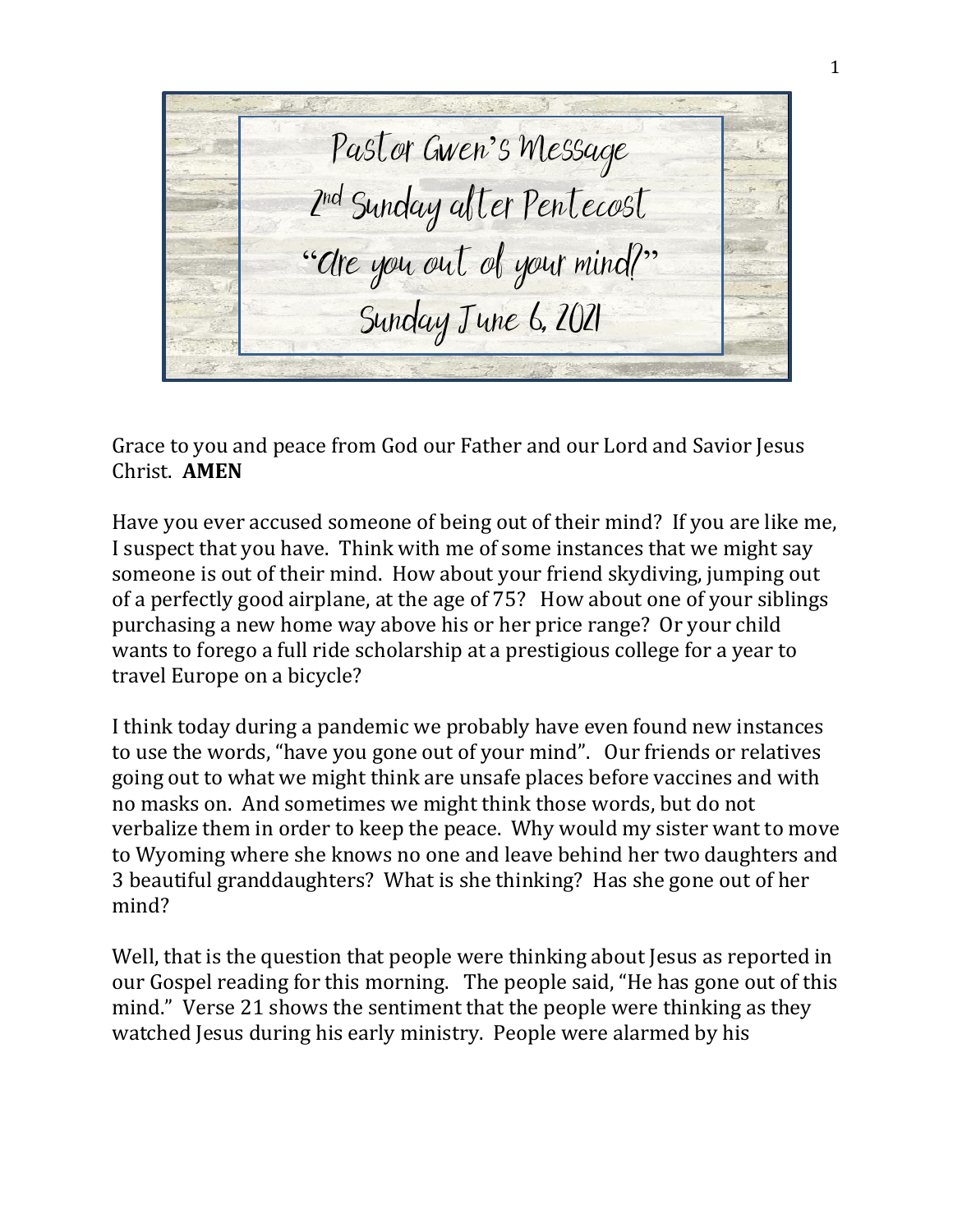behavior. And actually, not only people but his family as well had come to seize him before Jesus made any crazier moves and statements.

Possibly his family was just concerned about Jesus' health. He was so busy and bombarded by crowds that He often forgot to eat and take care of his own needs. It is possible that Jesus' mother and brothers were lovingly concerned for him. But in fact, I think that that probably was only part of the reason for their attempted intervention. We read in John 7:5 that his brothers didn't believe in him. And would that be so odd. After all, Jesus was their family, his brother. They all grew up together in a small town as regular boys. Most likely they found it hard to believe that Jesus could do the things he was doing and that He was tampering with the Jewish way of life. After all, he was their brother, just a human boy. So, was he out of his mind preaching about a new way of doing things? Was he out of his mind doing and showing people to think outside of the box, the Jewish box?

I can also imagine that his brothers wanted to get him to stop this nonsense, stop this preaching. They came to take him home away from the crowd that were demanding his attention. Our text tells us that it is those same crowds that would not let Jesus' mother and brothers into to house to see him. And the reaction to Jesus affirms their belief that Jesus was out of his mind, with this new power. In verse 33, "Who are my mother and my brothers?" is what he replied as he left them standing on the outside. Jesus at this time, does not even acknowledge his family of origin. How can this be? Is Jesus out of his mind?

Another topic of conversation in this Markian Gospel is found in verse 29, "but whoever blasphemes against the Holy Spirit can never have forgiveness but is guilty of an eternal sin." For years this statement by Jesus has troubled many people. Jesus said this and it gave even the crowds present, along with the Pharisees, I bet, a shiver down their spine. It seemed to go against everything Jesus had been teaching them. They knew if they repented their sins, they would be forgiven, but now Jesus seems to be saying that was not true. Is Jesus out of his mind?

Are we to worry about offending the Holy Spirit and sinning against Him? I read this week an excellent statement explaining this by William Barclay. He said: "If a man, by repeated refusals of God's guidance, has lost the ability to recognize goodness when he sees it, if he has got his moral values inverted until evil to him is good and good is evil, then, even when he is confronted by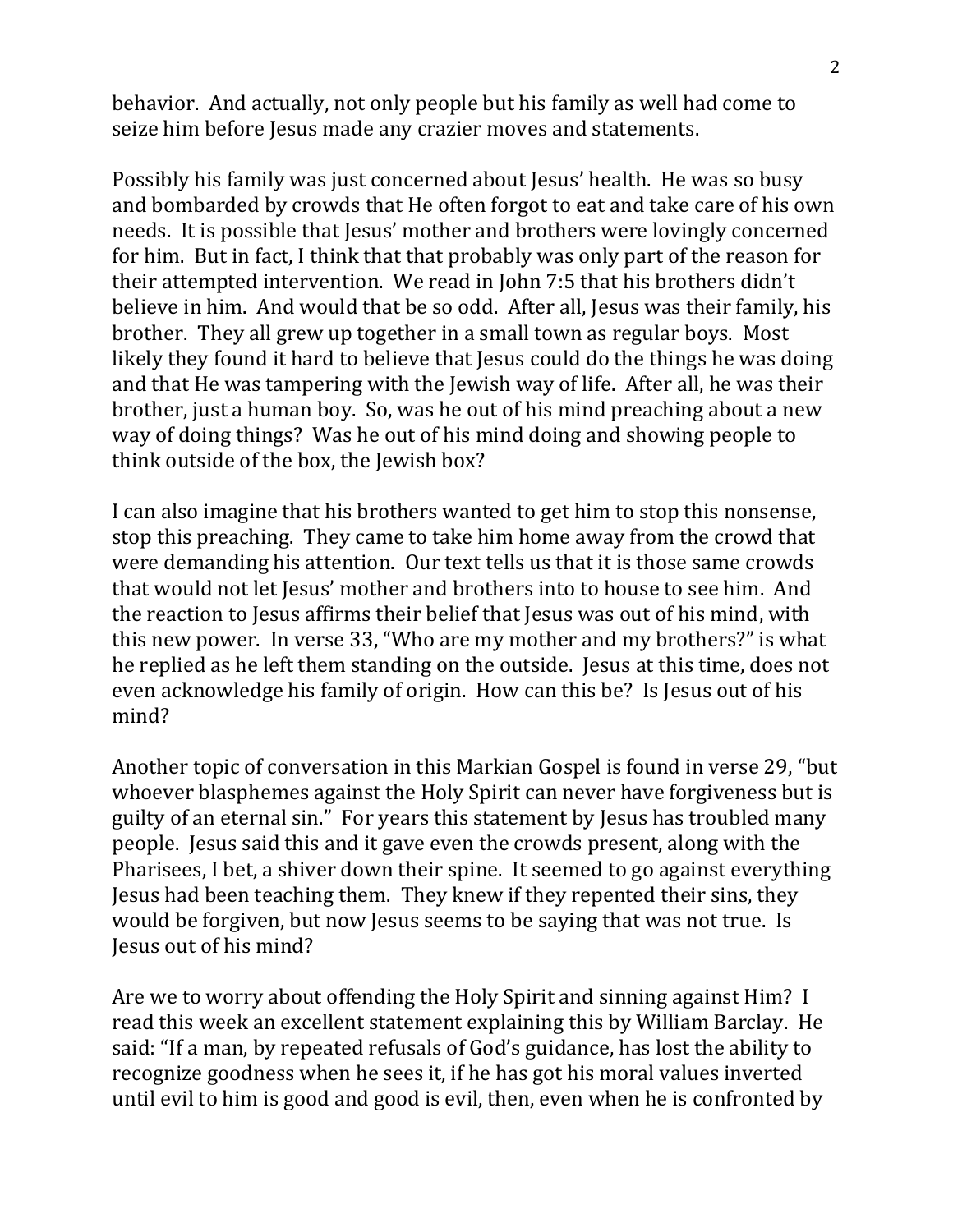Jesus, he is conscious of no sin; he cannot repent and therefore he can never be forgiven." Does that make sense?

So, in simpler terms, the only unforgivable sin is to refuse the forgiveness of God. If you do not accept the provision of salvation offered by Christ and don't throw yourself on the mercy of Almighty God, there will be no forgiveness. When you refuse to accept Jesus as your Lord and Savior you have committed the unpardonable sin while believing that there has been no sin committed. Are you out of your mind, not accepting God's gracious gift? God sent his only son to die on the cross to relieve us from our sin and the burden of death, to give us the promise of eternal and everlasting life. What an awesome God we have.

And no, we are not out of our mind living, believing and serving such a gracious God in Christ Jesus. And that is the point in this reading from Mark. Jesus is not out of his mind. He is trying to explain to all that He has a different way, a better way to live life. Jesus shows us the way to be with him in a house without Satan, to have our sins forgiven and to be a part of God's family, to be God's children. It is a new way, a spiritual way that differs from our physical earthly ways. Jesus was unlike anyone we will ever meet on this planet. Not only did he break the laws of ritual cleanliness, he violated the Sabbath, he spoke openly of a kingdom not of this world, but he spoke directly and intimately with God, he spoke as God.

Jesus did not fit the mold of the long-awaited savior and king. And he had no intention of conforming to the expectations of the religious leaders or the crowds. It is only God that can unite us in His family, a family within the kingdom of God. The Spirit of God unites us as family in a bond of love that can withstand all the physical, worldly tests of time.

Yes, Jesus loved and honored his earthly siblings and of course, his mother. However, his mission was to establish the kingdom of God on earth where all